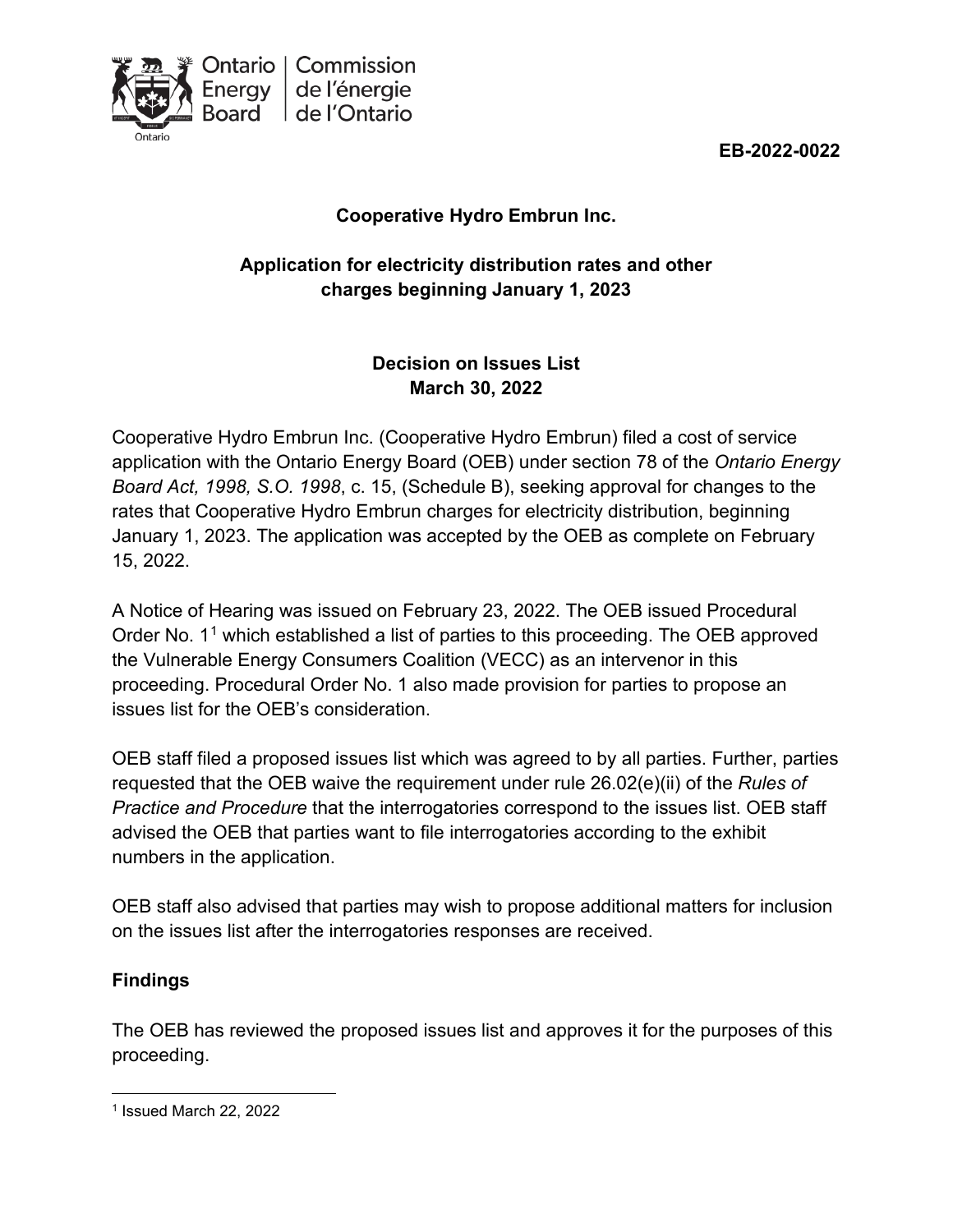The OEB has also considered the request to file interrogatories according to exhibit numbers. The OEB approves the request for this proceeding.

The OEB may update the issues list as necessary to further define the scope of the proceeding.

### **THE ONTARIO ENERGY BOARD ORDERS THAT:**

1. The approved Issues List is attached to this Decision as Schedule A.

### **DATED** at Toronto, **March 30, 2022**

### **ONTARIO ENERGY BOARD**

**Nancy** Marconi

Digitally signed by Nancy Marconi Date: 2022.03.30 13:17:24 -04'00'

Nancy Marconi **Registrar**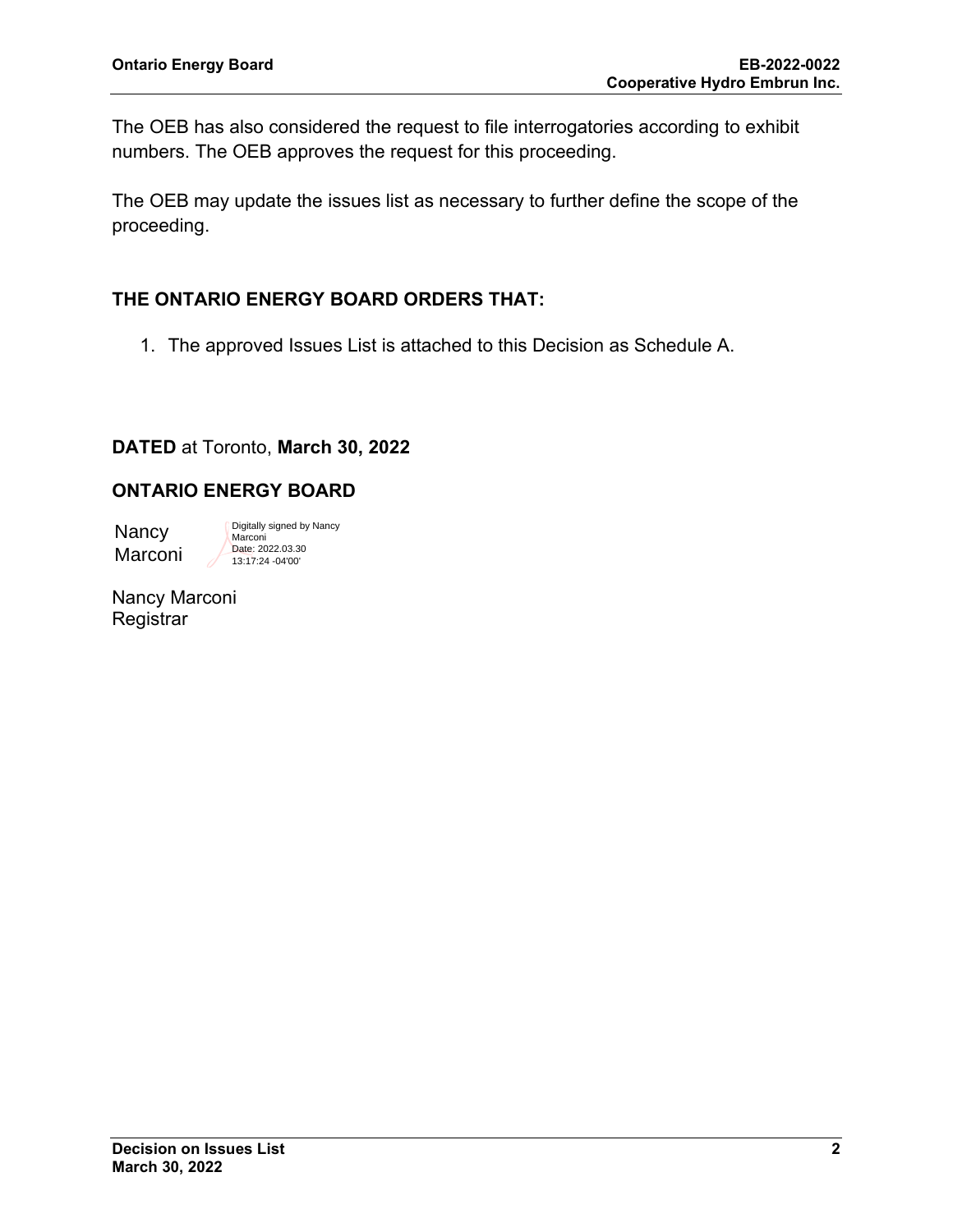# **SCHEDULE A**

# **APPROVED ISSUES LIST**

# **COOPERATIVE HYDRO EMBRUN INC.**

**EB-2022-0022**

**MARCH 30, 2022**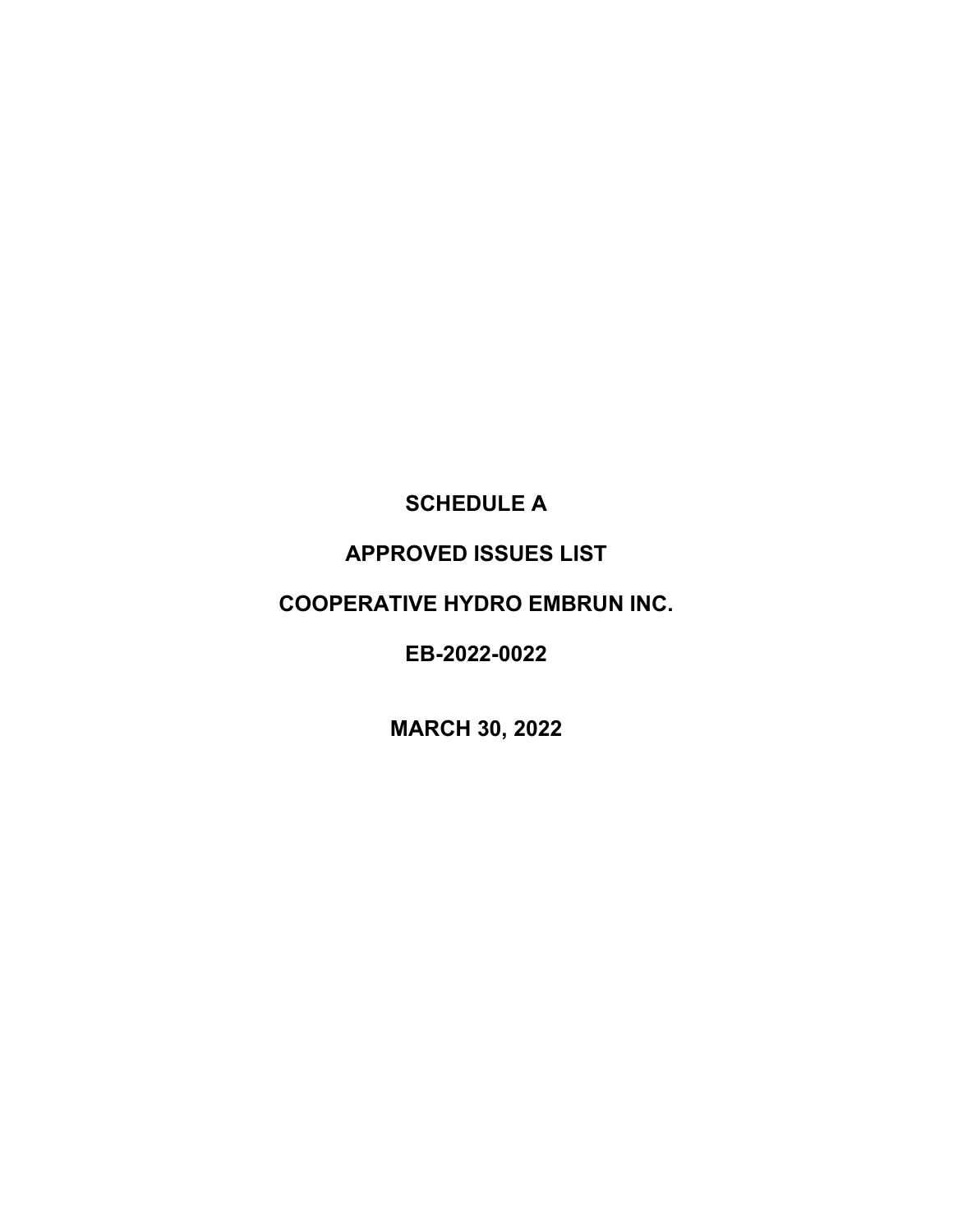#### **APPROVED ISSUES LIST EB-2022-0022 Cooperative Hydro Embrun Inc.**

### **1.0 PLANNING**

#### **1.1 Capital**

Is the level of planned capital expenditures appropriate and is the rationale for planning and pacing choices appropriate and adequately explained, giving due consideration to:

- $\triangleright$  customer feedback and preferences
- $\triangleright$  productivity
- $\triangleright$  benchmarking of costs
- $\triangleright$  reliability and service quality
- $\triangleright$  impact on distribution rates
- $\triangleright$  trade-offs with OM&A spending
- $\triangleright$  government-mandated obligations
- $\triangleright$  the objectives of Cooperative Hydro Embrun and its customers
- $\triangleright$  the distribution system plan
- $\triangleright$  the business plan

### **1.2 OM&A**

Is the level of planned OM&A expenditures appropriate and is the rationale for planning choices appropriate and adequately explained, giving due consideration to:

- $\triangleright$  customer feedback and preferences
- $\triangleright$  productivity
- $\triangleright$  benchmarking of costs
- $\triangleright$  reliability and service quality
- $\triangleright$  impact on distribution rates
- $\triangleright$  trade-offs with capital spending
- $\triangleright$  government-mandated obligations
- $\triangleright$  the objectives of Cooperative Hydro Embrun and its customers
- $\triangleright$  the distribution system plan
- $\triangleright$  the business plan

### **2.0 REVENUE REQUIREMENT**

- **2.1** Are all elements of the revenue requirement reasonable, and have they been appropriately determined in accordance with OEB policies and practices?
- **2.2** Has the revenue requirement been accurately determined based on these elements?